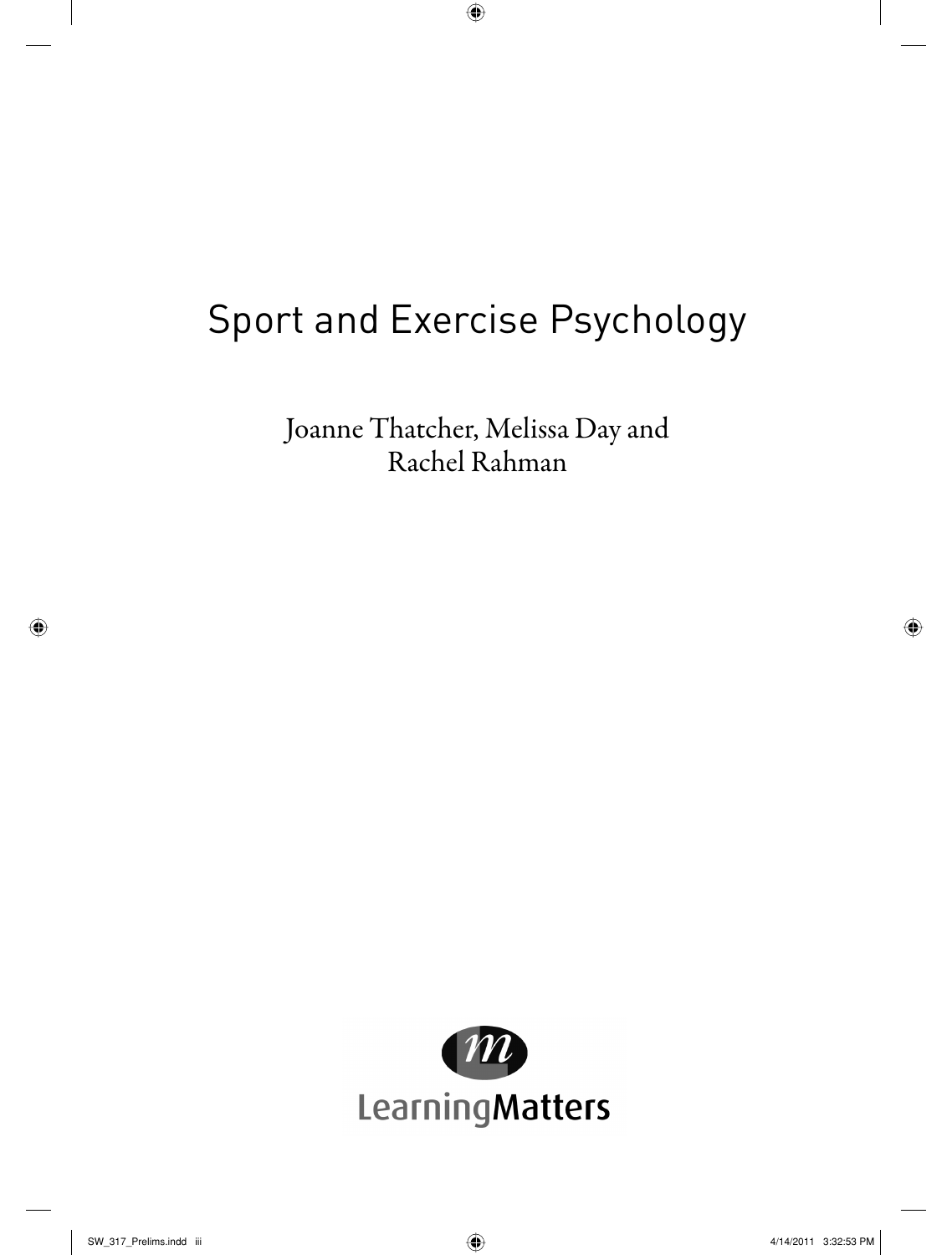# Chapter 10 Coping with competition pressure

⊕

### Learning Objectives

This chapter is designed to help you be able to:

- 1. define choking and understand when choking is likely to occur in sport;
- 2. outline theoretical explanations for choking in sport;
- 3. understand the role of dispositional self-consciousness in choking susceptibility;
- 4. understand what is meant by the term 'ironic mental process';
- 5. identify potential strategies for reducing choking in sport.

## Introduction

◈

When we think about sport we are often reminded of great sporting triumphs and successes. Young athletes who dream of sporting success may see themselves on the Olympic podium or hear the crowd roar as they score a winning goal in a cup final. Newspaper articles and media headlines frequently report the pride and happiness that are associated with sporting success. However, it is important to remember that to be successful in sport an athlete may often have to deal with adversity. On the other side of the success stories, we hear of athletes who 'choke' when it really matters. These may be individuals or teams who cannot cope with the pressure of a crucial moment in sport, such as a penalty kick or serving for the Wimbledon tennis final. They do not perform up to expectations and their performance often crumbles under the pressure of the occasion.

These negative experiences in sport are not uncommon. Evidently, some athletes are able to cope with adversity and achieve sporting success, whereas others choke under pressure and fail to achieve their sporting goals. In this chapter, we consider the psychological processes involved in coping with adversity in sporting competition. We examine theoretical explanations for why some athletes choke under pressure and we focus on two explanations of choking. First, we consider the catastrophe theory that links choking to increases in cognitive anxiety and physiological arousal. Second, we discuss the conscious processing hypothesis that suggests that choking is caused by an increase in pressure resulting in a change in attentional focus. Specifically, we examine the work of Masters and Baumeister, who offer two different perspectives on the role of dispositional self-consciousness in choking. Finally, since it is clear that some athletes are able to triumph despite adversity we examine how athletes may be taught to cope in high pressured or anxietyprovoking situations, using strategies such as music and pre-performance routines.

## Stress and choking in sport

There are a number of situations in sport that we can identify as particularly highly pressured because they induce high levels of stress. Even as a spectator we may have felt the pressure that has built up in a specific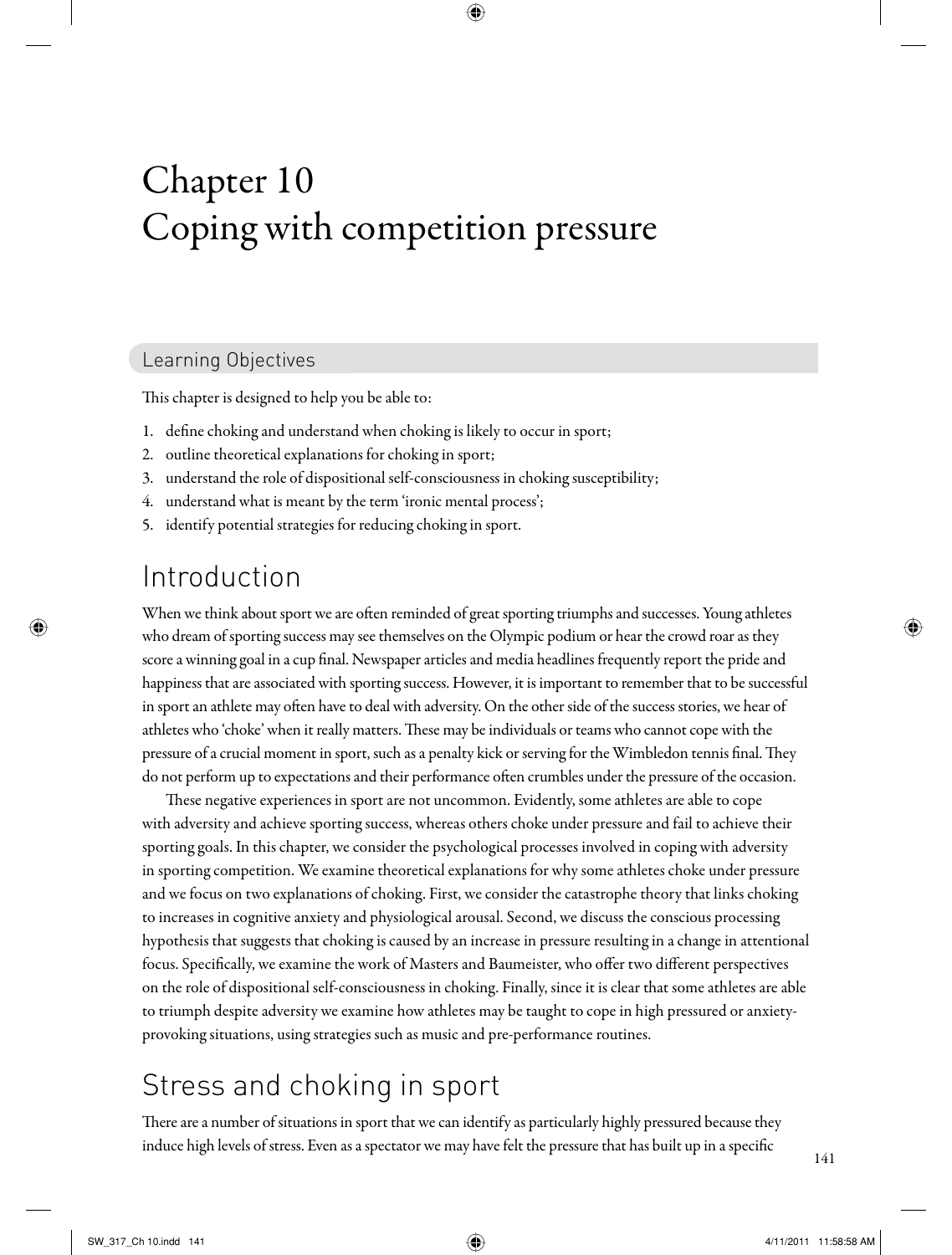match situation. Think back to the last time that you watched a sporting event that contained a high level of pressure. This may have been a penalty shoot out in football or an important event such as an Olympic final. Consider how you felt about that event even as a spectator. Maybe you felt that you were unable to watch the events that were about to unfold, or maybe you found yourself shouting at the television willing your team to succeed. Whatever your reaction you were probably aware of the high levels of stress that your team were under. As we saw in Chapter 8 there are a number of individual difference factors that may influence both behaviour and performance outcomes in sport. These can include the individual's levels of self-confidence, motivation and their focus of attention. In addition, for an athlete to be successful they must also be able to withstand the pressures of sporting competition. Thus to help any athlete to thrive under pressure it is important to understand and be able to apply the psychological theories that explain choking in sport.

⊕

### Learning Activity 10.1

Imagine the following scenario:

You are working as a sport psychologist and are approached by the manager of your local football team. He tells you that his team are currently bottom of the league. Although they are a team of strong players whenever they are in a penalty situation they seem unable to score. Sometimes the shots that they take are so wide of the goal that the manager is embarrassed by their performance. Even the local press have branded the team as 'chokers'. He has tried to solve this performance problem by increasing the number of penalty practices in the team's training sessions, and has found that in training his players are quite capable of scoring. Now the manager is unsure how to help his team further and would like to enlist your assistance.

From the situation outlined above it can be suggested that the players are choking under pressure. Consider what knowledge or information you would need to be able to help in this situation. Discuss your ideas with a partner and check your responses with those suggested below.

- *Knowledge of the problem itself*: Before you could work with this team you would need to understand what is meant by the term 'choking'. The manager tells you that the team's problem has been branded as choking by the press but you would need further knowledge of how choking is defined before you could conclude that this is a problem of choking and not something else such as a lack of skill.
- *Knowledge of when choking may be likely to occur*: The manager has explained that choking occurs during penalty shootouts – but what is it about this situation that makes the players more prone to choking under pressure? Are there particular situations that may be more likely to make a player choke?
- *Knowledge of the theoretical explanations of choking*: This would help you to understand why the team may be choking. It is important to understand the causes of the team's inability to score penalties. Th is may also tell you whether some individuals are more prone to choking under pressure than others and if this is related to a particular personality type.
- *Knowledge of strategies that may help to prevent choking*: These strategies may include ways of preventing choking or interventions that may help a player who is already prone to choking. Consequently if you were going to work with this team to try and solve the problem you would need to have some awareness of interventions that may be effective.

142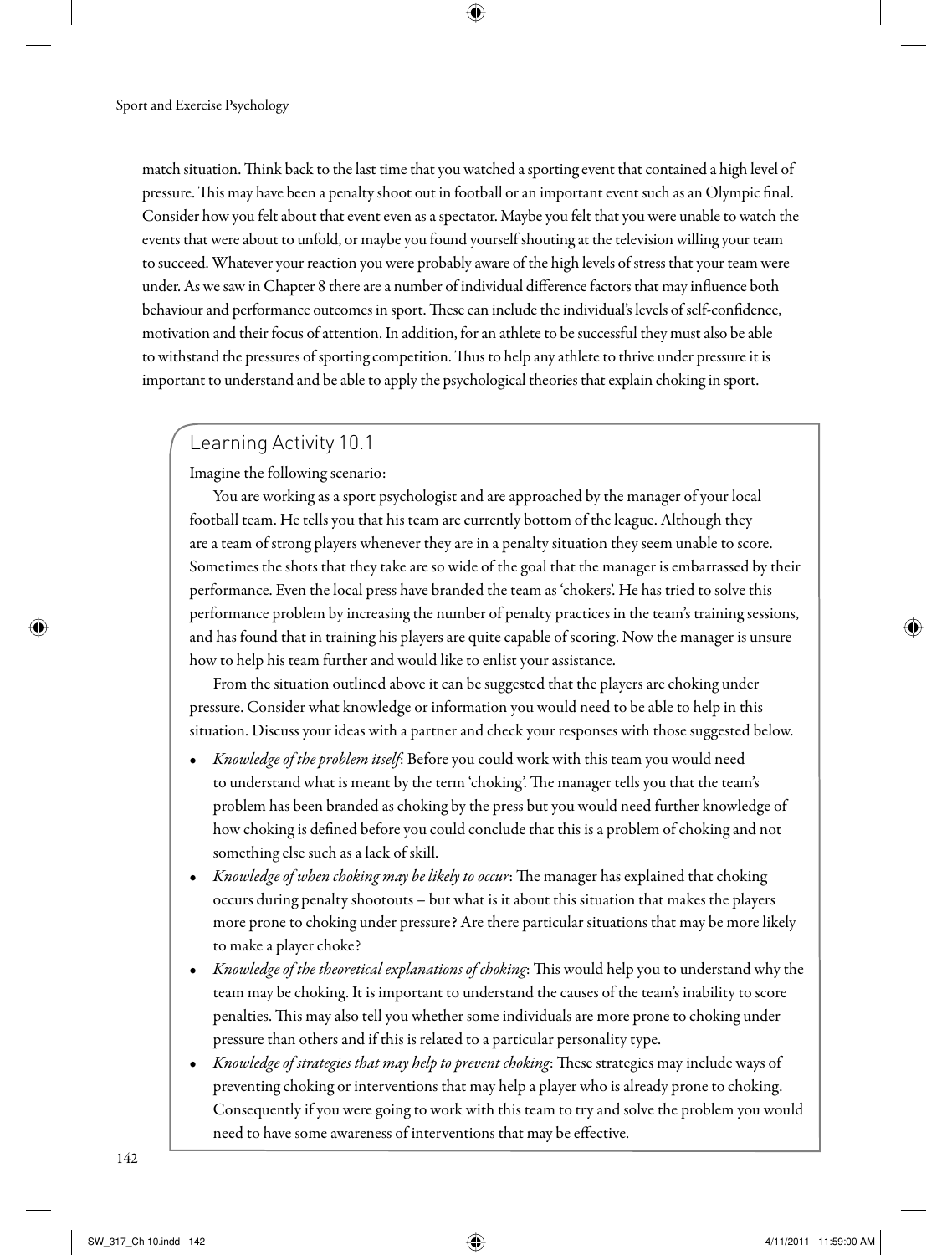#### **Chapter 10** Coping with competition pressure

## What is choking?

We often read newspaper articles or hear broadcasters refer to athletes as 'chokers', but what does this term mean? Although researchers do not always agree on an operational definition Baumeister and Showers  $(1986,$  page  $361)$  define choking as, 'the occurrence of inferior performance despite striving and incentives for superior performance.'

⊕

This definition indicates that there are two main features that help us to define choking. First, choking will always be indicated by inferior performance. Thus someone who is not good at sport can not be labelled a choker; this term is only relevant to an athlete who usually achieves higher performance standards. Second, this definition implies that the athlete is motivated to achieve. This means that an athlete who lacks motivation and therefore gives up in a high pressured situation cannot be labelled a choker. Wallace *et al.* (2005) further emphasised that individuals will feel performance pressure when they care deeply about the outcome of an event and when they perceive that their performance is instrumental in the attainment of a personal goal or outcome.

### When does choking occur?

We know from the example in Learning Activity 10.1 that choking can occur in situations such as penalty shootouts, but are there particular situations in which athletes are more likely to choke? There are thought to be three likely situations in which choking occurs:

- *Performing well in training but not in competition*: This type of choking may be more likely to occur in athletes who are sub-elite. This is because if they are able to perform well in training but not in competition they are unlikely to have reached an elite level. An elite athlete has had to compete well to have achieved this level of performance. This means that we might hear athletes who have suffered from this type of choking say, 'I could have made it but I just couldn't handle the pressure of competing.'
- *Performing well in competition until the 'big match'*: This type of choking will occur in athletes who are able to play well in less important events such as qualifying rounds yet who choke under pressure when it really counts. Examples of this kind of choking occur in players who play really well up until the finals of a competition or match and then choke in the final. We might expect an athlete who chokes in this kind of situation to say, 'I play really well until it really counts and then I can't hold it together.'
- *Performing well, even in 'big matches' until critical points in the match*: This type of choking will occur when athletes are able to play well, even in an important match, but when it comes to a critical moment in competition they choke under pressure. Examples of this might be a tennis player who chokes on the final point of a match or a golfer who misses the final short putt of the competition. We could also include the example outlined in Learning Activity 10.1 of the local football team that is unable to score penalties. In this situation we would be likely to hear a player say, 'I play very well, even under pressure, but when it comes to the most critical point in the match, such as penalties, then I lose it.'

## Theoretical explanations of choking

You may be able to find a number of examples in the media of athletes who have choked under pressure. There are a number of theoretical explanations that help us to understand the causes of choking. The two main explanations are *catastrophe theory* and the *conscious processing hypothesis*.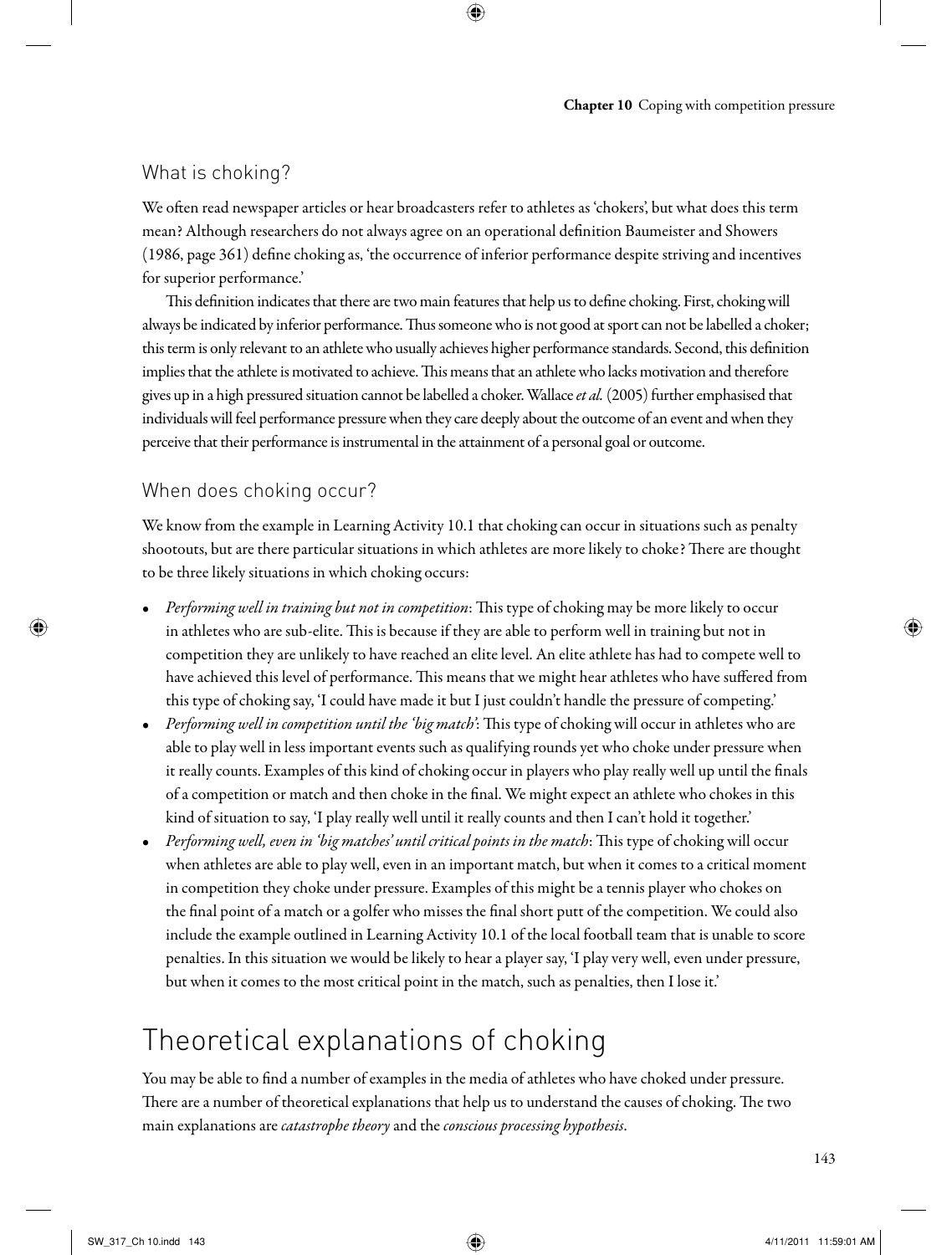## Catastrophe theory

Catastrophe theory (Hardy and Fazey, 1987; Figure 10.1) suggests that if an athlete who is anxious experiences continual increases in arousal then this will lead to a sudden and dramatic decline in performance levels. To explain this decline in performance, catastrophe theory examines the relationship between cognitive anxiety, physiological arousal and performance. Cognitive anxiety refers to the thought component of anxiety and is characterised by worry and apprehension. Physiological arousal refers to the athlete's level of physiological activation such as heart and respiration rate.

 $\bigoplus$ 



*Figure 10.1 Catastrophe theory.*

To understand this theory, imagine that you are playing in the Wimbledon tennis final. In the opening sets of the match you have moderate levels of cognitive anxiety and physiological arousal. Since it is an important match we would expect you to experience elevated levels of cognitive anxiety and physiological arousal. As the match progresses and you take the lead you realise that you could be on your way to winning the title. As you start to win more points you feel your levels of cognitive anxiety and physiological arousal increase further. As this happens, initially your performance starts to improve slightly. However, the closer you get to winning the final set the higher your levels of cognitive anxiety and physiological arousal. As these levels start to increase, you reach what is termed the 'cusp' of the catastrophe model. This part of the model is similar to the crest of a wave. At this point, any increase in physiological arousal will lead to a sudden and dramatic decline in performance. The top surface of the model is the performance surface. We can see that as an athlete reaches the cusp of the performance surface then performance deterioration is sudden and the athlete chokes.

◈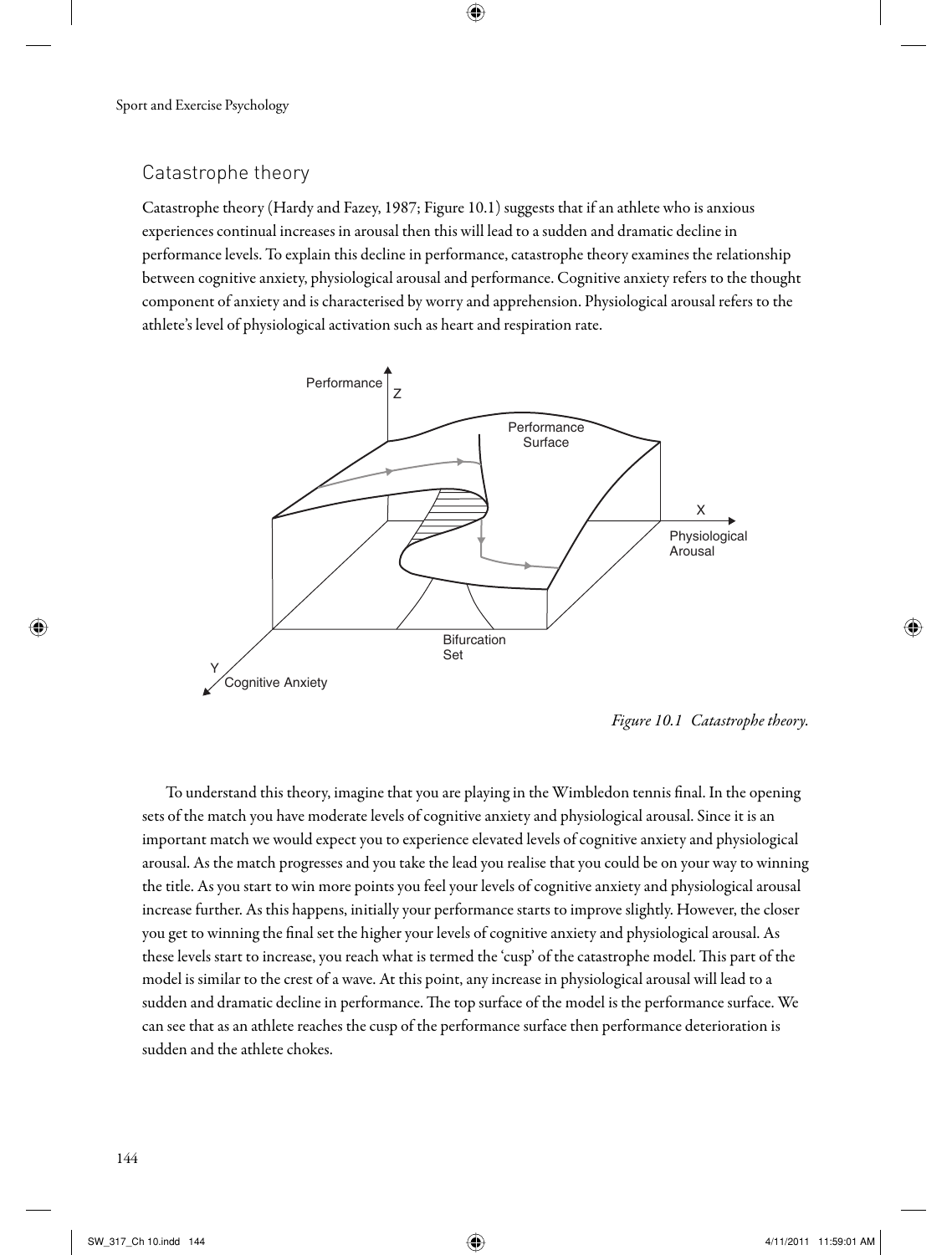## Learning Activity 10.2

What you may also notice about this model is the relationship between physiological arousal and cognitive anxiety. Look at the performance surface of the model. Try to answer the following questions:

⊕

- 1. What would happen to performance if an individual had high levels of physiological arousal and a low level of cognitive anxiety? Is choking likely to occur?
- 2. What would happen to performance if an individual had high levels of cognitive anxiety and a low level of physiological arousal? Is choking likely to occur?
- 3. Is there an optimum level of cognitive anxiety and physiological arousal for performance?

Consider your answers in relation to the explanation that follows. The first question suggests that if cognitive anxiety is very low then choking will not occur. However, the slope of the performance surface indicates that performance will still deteriorate, although not as rapidly as the deterioration that is associated with choking. It is also worth noting that choking can still occur, even with moderate levels of cognitive anxiety and high levels of physiological arousal. The second question highlights that even if cognitive anxiety is very high choking will not occur without high physiological arousal. Finally, the third question asked you to identify the point on the model where performance was highest. You can see from the model that this occurs with moderate levels of cognitive anxiety and physiological arousal.

One final presupposition of the catastrophe model that you may have noticed is that once choking has occurred it becomes very difficult to regain previous performance levels. Even if the individual is able to lower their levels of cognitive anxiety and physiological arousal then they do not return to the same level of performance they had achieved previously. This means that once an athlete has choked they will find it difficult to recover and to regain their previous level of performance.

## Conscious processing hypothesis

The catastrophe theory explains choking by focusing on the relationship between anxiety and arousal. In contrast, the conscious processing hypothesis posits that it is an increase in performance pressure that leads to choking. This increase in pressure may result when an individual is highly motivated to achieve in an important situation.

When an individual cares deeply about the outcome of their performance they may try to do everything possible to ensure that they execute each element well. Unfortunately, these extra efforts can ironically sometimes cause them to fail. This is because they begin to consciously control aspects of their performance which previously they did not think about. When we try to consciously control performance our attention shifts from a more external focus (e.g. watching where the next player is that you will pass to) to a more internal focus (e.g. thinking about where to position your foot when striking the ball). This switch to conscious processing may then result in choking.

The effects of conscious processing can be seen in the very simple children's nursery rhyme called the Centipedes Dilemma that is outlined below.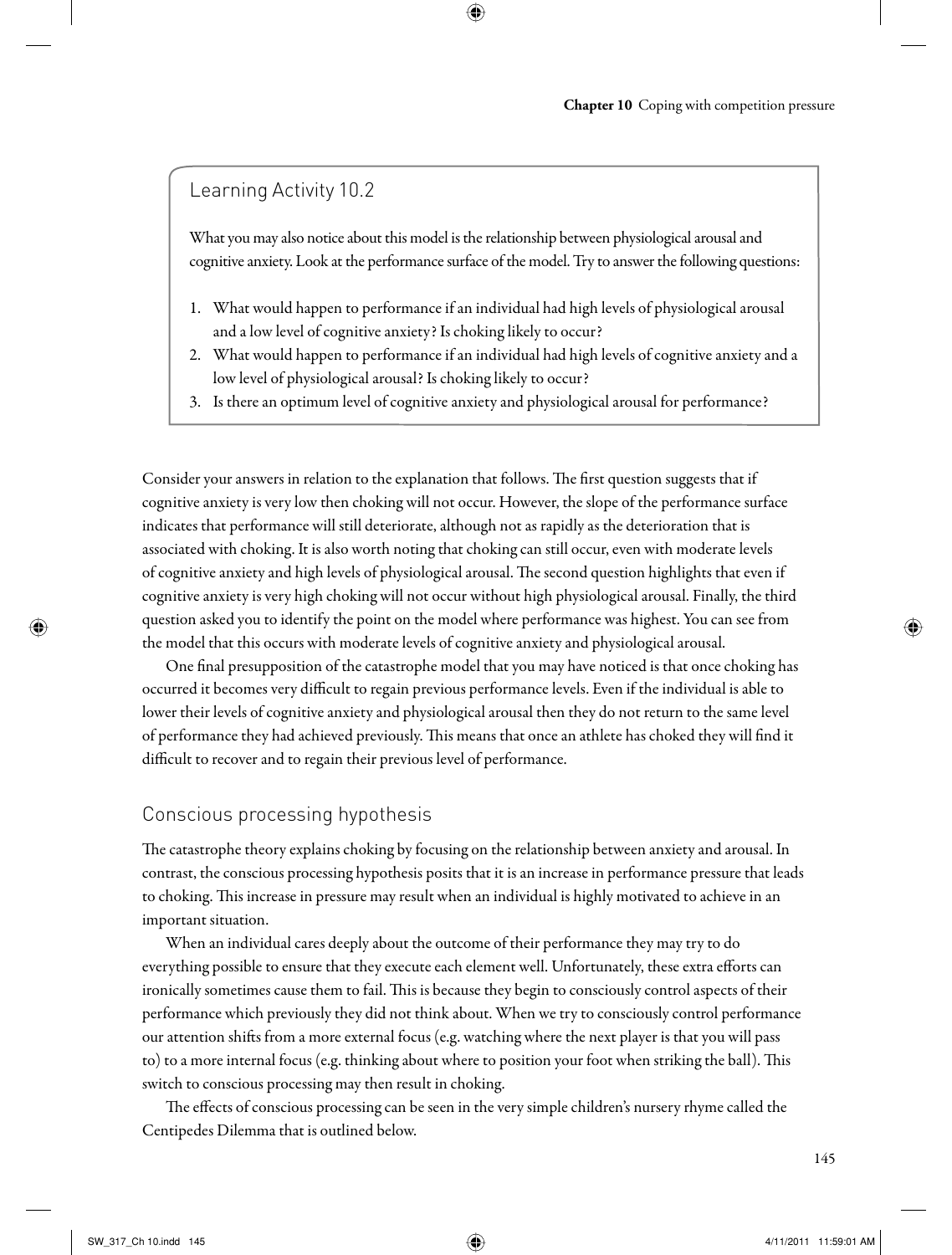*A centipede was happy quite,* Said, 'Pray which leg comes after which?' *This raised her mind to such a pitch, Th is raised her mind to such a pitch, She lay distracted in the ditch Considering how to run.*

This rhyme shows us the essence of conscious processing, that when we are put under pressure our attention is drawn inward and we are unable to perform the task successfully. Consider an activity that you are able to do quite easily (or automatically) without having to think about it, such as driving a car. Once we have learned to drive a car we very rarely need to think about the actions of our feet in order to change gear or to pull out at a junction. But consider what would happen if someone asked you to explain exactly how to drive a car as you were trying to do this. The likelihood is that once you are asked to consider this it would slow down your actions as you would be forced to revert back to thinking about how you perform this task. Similarly, when faced with a high pressure situation individuals will often revert back to conscious processing. A simplified explanation of what happens to an individual when there is an increase in performance pressure is as follows: when we have no pressure we perform skills automatically, but an increase in performance pressure causes anxiety, which causes us to focus on ourselves and what we are doing. By thinking about what we are doing we start to consciously control the skill and we don't perform as well (choked performance).

⊕

This explanation illustrates that important competitions or important moments in competition can increase arousal. In turn, this results in an attentional focus on oneself and disruption of well-learned skills.

Liao and Masters (2002) examined the role of self-focused attention in novice basketball players and demonstrated that self-focused attention increased levels of anxiety. Basketball players were asked to perform a basketball free throw shot. When focusing on the mechanics of shooting the ball their performance suffered significant decrements. This research supports the conscious processing hypothesis, illustrating the deterioration in performance when attention was focused inward. The further reading section at the end of this chapter includes a paper by Mullen and Hardy (2000) which describes a study into conscious processing in relation to motor performance.

## Reflection Point

Try to think of a time when you knew that someone was assessing you or when you knew that you were being watched in your sport. Think about how it influenced your thoughts and your performance: Did you make mistakes, if so what were these? This increase in pressure may have made you much more conscious of the skills that you were performing.

One method of increasing pressure in a laboratory setting has been to include an audience. Butler and Baumeister (1995) systematically manipulated audience support in laboratory experiments and found that participants did not perform as well in front of supportive as opposed to unsupportive audiences. This may not be what we would intuitively expect but often a supportive audience can increase the amount of performance pressure on the individual. This may have strong implications for athletes who

146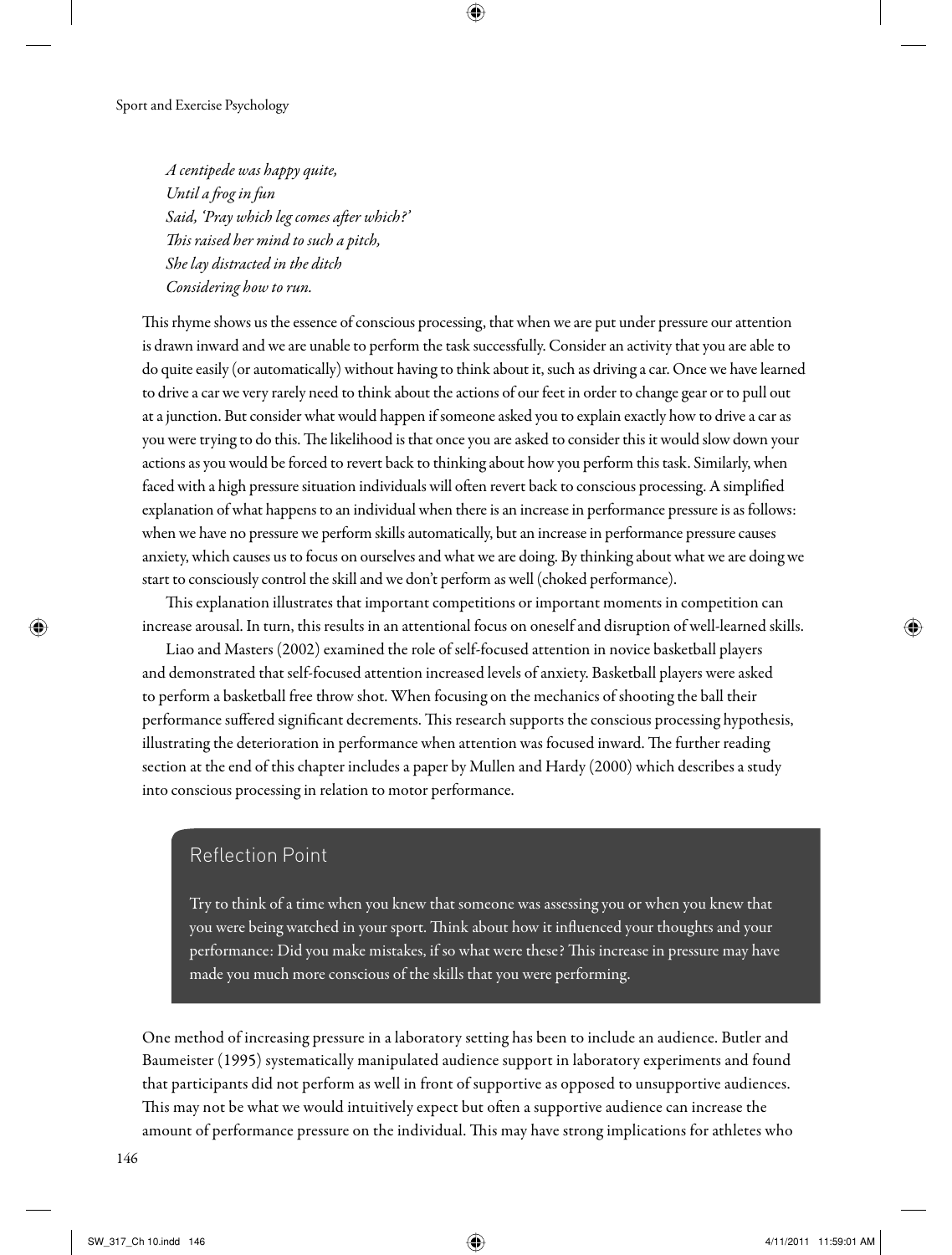are playing competitive matches in front of a home crowd. Wallace *et al.* (2005) proposed that the so-called home advantage might be better titled the 'home disadvantage'. They highlight that audience support actually magnifies performance pressure and induces performers to avoid failure rather than to strive to achieve success. In front of a home crowd Wallace *et al.* suggest that an individual would be more likely to have an increased self-focus, which in turn may then disrupt the execution of skilled performance and lead to choking.

⊕

## Individual differences in choking: the role of dispositional self-consciousness

Although the conscious processing hypothesis explains what happens when an individual chokes, this cannot answer the question of why some individuals thrive under performance pressure whereas others are more susceptible to choking. We can all probably think of examples of athletes who have been able to overcome the greatest amounts of performance pressure and triumphed. So what makes these individuals able to cope with pressure whereas others may choke in the same situations? Research has considered individual differences in susceptibility to choking by examining differences in the tendency to become selffocused (referred to as trait or dispositional self-consciousness) and in the propensity to reinvest conscious control (referred to as reinvestment).

Box 10.1 Definitions: Trait self-consciousness and high reinvestment

- An athlete with high levels of *trait self-consciousness* will show a high level of self-awareness and self-focus.
- An athlete who is a *high reinvestor* will show a propensity to consciously control their movements.

Research has investigated these individual differences by examining individuals who are high and low in reinvestment and self-consciousness in high and low pressured situations. The measure most frequently used in sport psychology research to assess these variables (e.g. Masters *et al.*, 1993) is the reinvestment scale (Fenigstein *et al.*, 1975). This measure contains 20 items drawn from three scales that are used to predict individual propensity for reinvestment of controlled processing. It includes 12 questions from the self-consciousness scale and asks participants to rate themselves on questions such as:

- I reflect about myself a lot;
- I am alert to changes in my mood;
- I am concerned about the way I present myself;
- I'm self-conscious about the way that I look;
- I'm always trying to figure myself out;
- One of the last things I do before leaving my house is look in the mirror.

⊕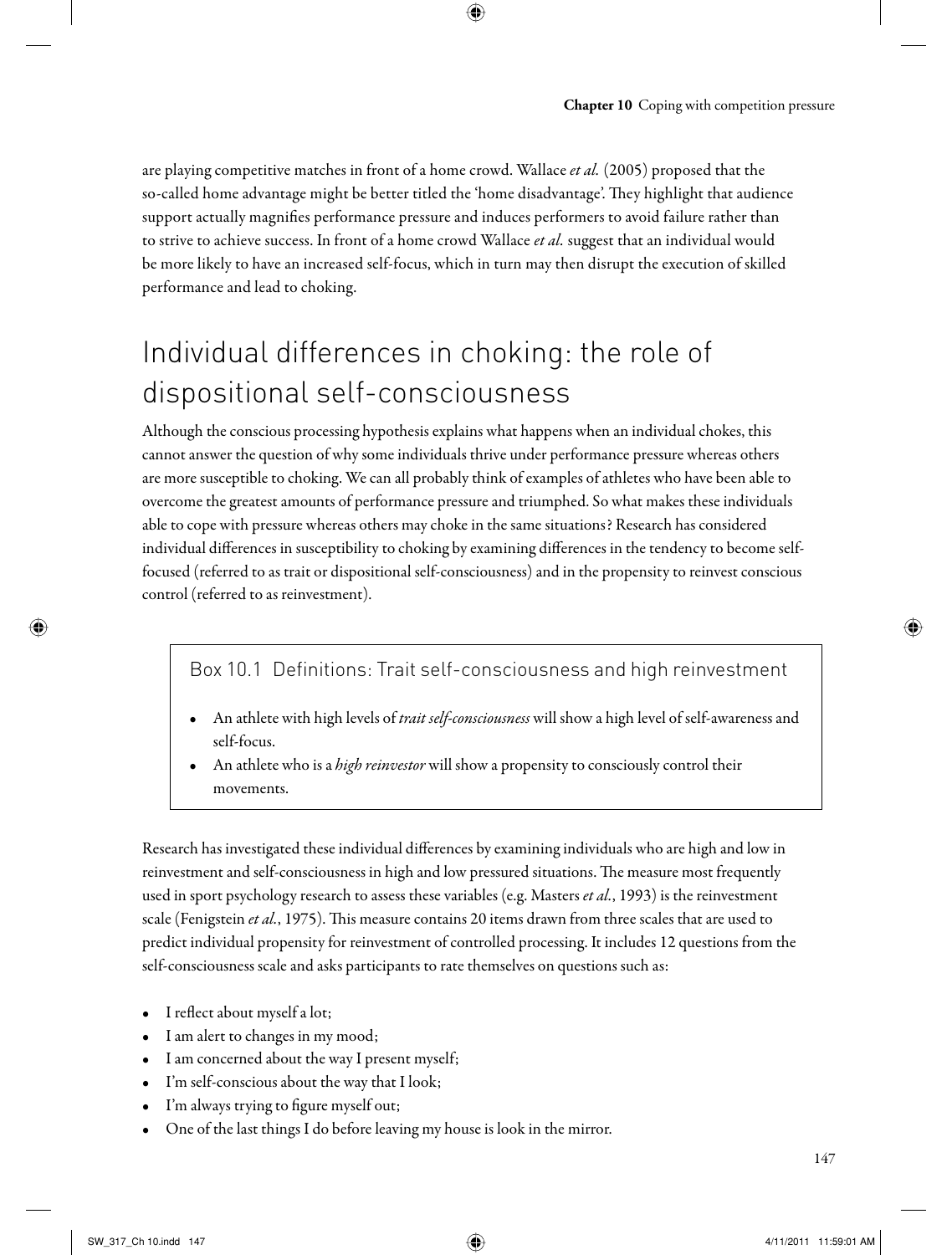Research has proposed that both the self-consciousness scale and the reinvestment scale can be used to identify individuals who are more likely to choke under pressure. We now examine two opposing approaches to self-consciousness and choking which have used these scales.

⊕

## Self-consciousness and choking: Baumeister's approach

There are two conflicting approaches to the role of self-consciousness in choking. According to Baumeister (1984) those individuals who are habitually self-conscious should find it easier to cope with situations that engender self-consciousness because they are accustomed to performing in these situations. This means that an individual who has high levels of self-consciousness would be less likely to choke. According to Baumeister this is because even in situations with no performance pressure the habitually self-conscious individual will still have to perform skills well while highly self-conscious. Consequently, when there is an increase in performance pressure the highly self-conscious individual is already accustomed to performing skills when their attention is turned inward. On the other hand, the individual who is habitually low in selfconsciousness is not accustomed to performing with a high level of self-consciousness. Thus when the low self-conscious athlete is placed in a pressured situation, they are not familiar with performing skills with such levels of self-consciousness and are therefore more likely to choke.

Baumeister (1984) conducted six experimental studies to examine the conscious processing hypothesis and the role of self-consciousness in choking. The task that was used for experiments one to five was a 'roll up' game in which two rods were attached to a vertical board at one end and the participant was instructed to hold the other end with his or her hands. A metal ball was used and the participant was instructed to score points by moving the rods apart so that the ball dropped into the platform beneath the rods. The results of these experiments are summarised below.

#### Experiment 1

◈

- *Method*: Participants were divided into two groups. Group 1 were instructed to focus on hand position (internal focus), group 2 were instructed to focus on the ball (external focus).
- *Result*: Group 1 (internal focus) performed worse than group 2 (external focus).

#### Experiment 2

- *Method*: Group 1 were instructed to focus on hand position (internal focus), group 2 were given no focusing instructions.
- *Result*: Group 1 (internal) performed worse although this was not significant.

#### Experiment 3

- *Method*: Group 1 were instructed to focus on hand position (internal focus). Group 2 were given no focusing instructions. Dispositional self-consciousness was measured.
- *Result*: Performance disrupted in low self-conscious individuals in group 1.

#### Experiment 5

*Method*: Participants were offered a monetary incentive to perform at a target level.

148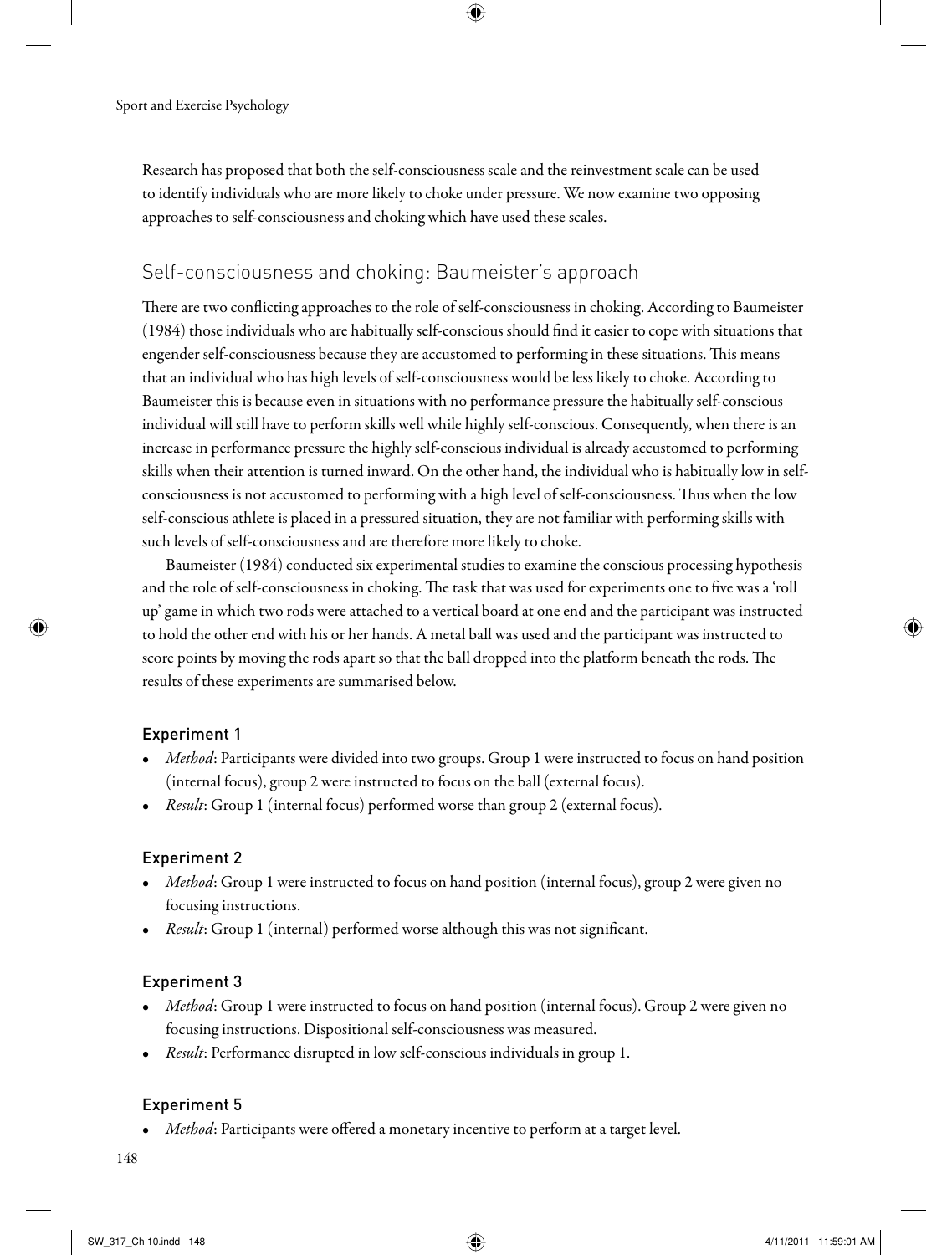• *Results*: Participants high and low in self-consciousness showed signs of choking, although the effect was stronger for those low in self-consciousness.

⊕

#### Experiment 6

- *Method*: Participants were customers playing 'Pac-man' at a video arcade. Previous score was recorded and participants were then offered a free game and asked to achieve the best possible score.
- *Result*: Average change was a 25 per cent drop in performance.

#### Experiment 4

Experiment 4 highlights the essence of Baumeister's theory. Participants performed with a confederate (a researcher pretending to be another participant; this allows their performance on the task to be manipulated). There were three experimental conditions: high pressure in which the confederate performed better than the participant, and low pressure in which the confederate performed worse than the participant, and a control condition. Table 10.1 presents the results from this study for individuals who were high and low in self-consciousness. Higher scores on the game indicated higher levels of performance.

|                     | High pressure | Low pressure | Control |
|---------------------|---------------|--------------|---------|
| High self-conscious | 74.0          | 80.1         | 67.2    |
| Low self-conscious  | 65.1          | 83.3         | 81.2    |

 $\overline{I}$ 

The table shows that both the high and low self-conscious participants performed best in the low pressure condition. However, the decrease in performance between the low and high pressure conditions was signifi cantly greater for the low compared with the high self-conscious participants. Results from these experiments therefore support Baumeister's assertions that highly self-conscious individuals will be less likely to choke under pressure.

### Self-consciousness and choking: Masters' approach

Masters (1992) offers an alternative explanation for the role of self-consciousness in choking. He proposes instead that it is the highly self-conscious individual who is more likely to choke under pressure. According to Masters' theory, the more self-conscious we are the more likely the execution of the skill will be disrupted. In general, sport psychology research has shown more support for Masters' explanation than for Baumeister's. One such study that has supported Masters' theory was conducted by Chell *et al.* (2003). This study looked at performance under pressure in high versus low reinvestors. Participants were asked to perform a wall volley task in two conditions: alone (no pressure) and with an audience (high pressure). As expected, performance deteriorated in the high pressure condition in comparison to the low pressure condition. Chell *et al.* found the greatest reduction in performance in the high reinvestor group. This supports the assertions of Masters, demonstrating that high reinvestors exhibited greater performance reduction under pressure than low reinvestors.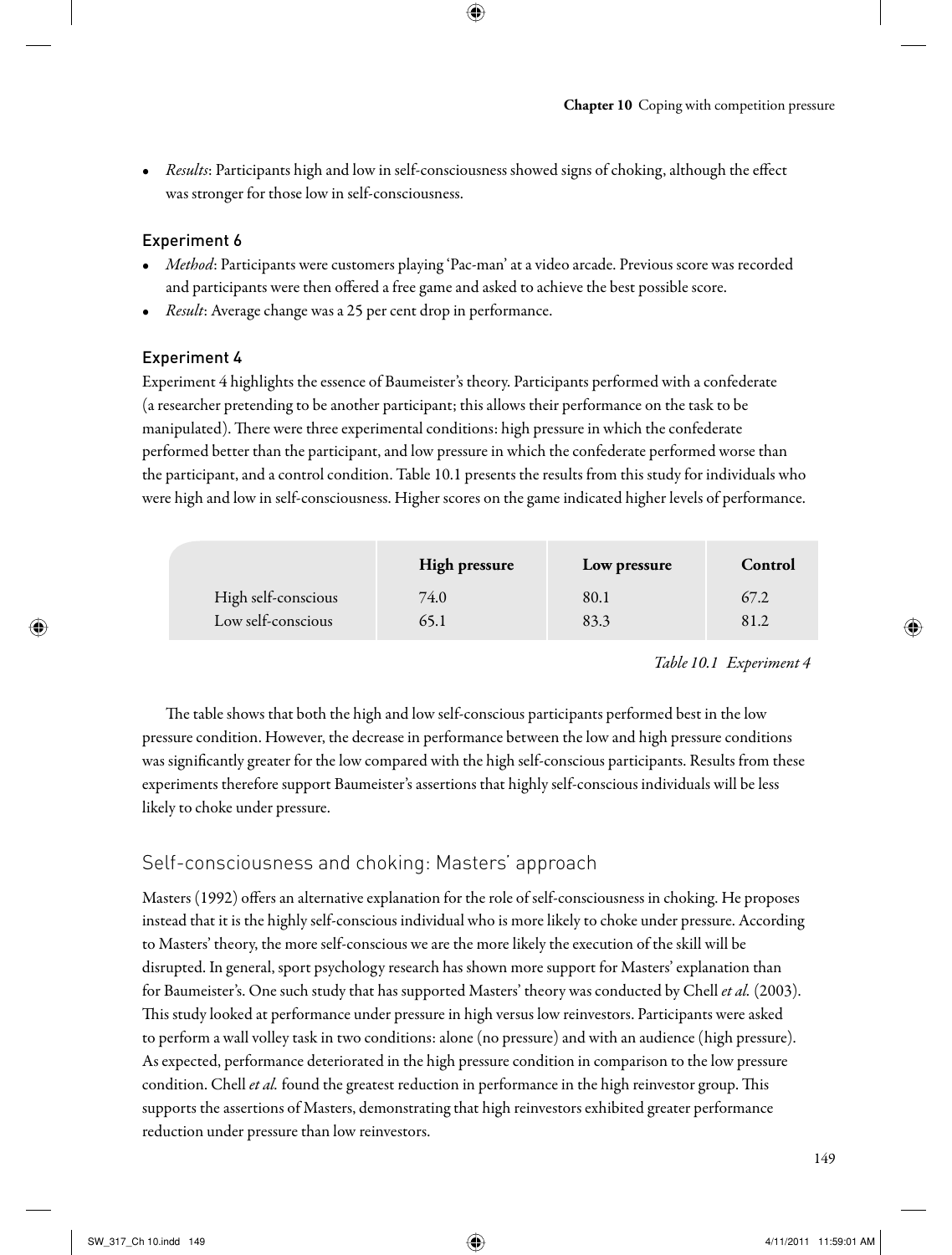## Research Focus

In order to understand choking in sport it is important to appreciate the research methodology that is typically used to investigate this phenomenon. The study by Jackson *et al.* (2006) is illustrative of research that has examined the role of self-consciousness in sport performance. Jackson *et al.* undertook two experiments, the first of which is outlined below.

⊕

The aim of this study was to understand how attentional demands interact with situational pressure and dispositional reinvestment to influence skilled performance. To do so the study examined the performance levels of both high and low reinvestors when asked to focus on different aspects of performance in both low and high pressure conditions.

In their first experiment field hockey players were asked to perform a dribbling task in three experimental conditions. In the first condition (single task) participants were instructed to complete the dribbling task as quickly and accurately as possible. In the second task (skill focus) participants completed the same dribbling task but were asked to pay attention to the position of their hands throughout the trial. Every 6 seconds, on the sound of a tone, participants were instructed to identify whether their hand position was up or down. In the final condition (dual task) participants were instructed to generate a random letter of the alphabet on the sound of a tone every 6 seconds. Participants performed the single task, skill focus task and dual task in both high and low pressure conditions. To induce pressure in the high pressure condition participants were told that they were being filmed for a governing body film on field hockey. Reinvestment was measured using the reinvestment scale.

Results showed that in the low pressure condition performance was best on the dual task in which participants generated random letters of the alphabet. In the high pressure condition high reinvestors slowed (an indication of performance deterioration) significantly more than low reinvestors, showing support for Masters' theory. Further, performance deterioration in the skill-focused condition was compounded by the high pressure condition. This suggests that a combined skill focus and pressure condition may have additive effects, resulting in an even poorer performance.

## Learning Activity 10.3

The study outlined above is from Jackson, RC, Ashford, KJ and Norsworthy, G (2006) Attentional focus, dispositional reinvestment, and skilled motor performance under pressure. *Journal of Sport and Exercise Psychology*, 28, 49–68. Read through the second experiment reported in this paper and try to write a similar outline to the one provided for experiment one. It may help you to use the following subheadings: aims, method, results and conclusions.

## Sport-specific examples of choking

Some researchers have suggested that there are sport-specific forms of choking that can have more longterm implications for performance. These sport-specific examples have included 'dartitis' (darts), in which the player is unable to release the dart, 'the yips' (golf and cricket), in which the golfer is unable to sink even

150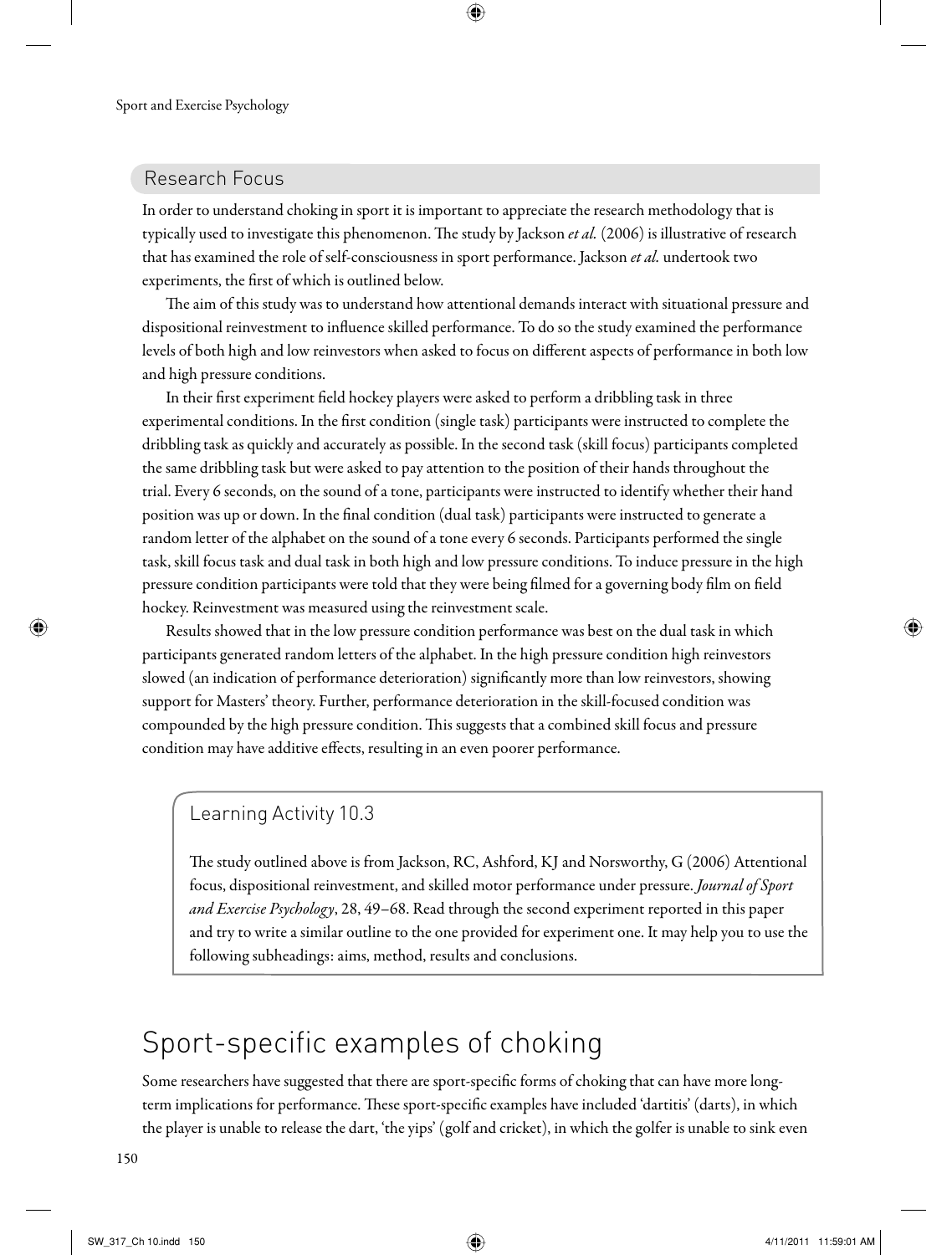simple putts and the cricket bowler is unable to bowl, often either completely losing his or her technique or being unable to release the ball, and 'lost move syndrome' (acrobatic sports such as diving, gymnastics and trampolining), in which previously learnt and often simple skills can not be performed.

⊕

Bawden and Maynard (2001) examined the yips in cricket, concluding that the mechanisms associated with this condition represent an extreme form of choking which is constantly reinforced by poor performance and thus becomes a chronic performance problem. Similarly, Day *et al.* (2006) examined lost move syndrome in trampolinists, finding that the loss of skill in competitive trampolinists was often linked to an over-analysis of the skill, an increase in negative cognitions and a switch in attentional focus. Consequently, although choking most often occurs during a crucial match or at a crucial moment, there is some evidence to suggest that specific sporting movements may suffer from a long-term switch to conscious processing, resulting in a more chronic form of choking.

## Is it possible to prevent choking?

Now that we have gained an understanding of why choking may occur it is also important to consider whether there any strategies that can be put in place to prevent an individual from choking. Here we focus on three main strategies: the type of learning, distractions and pre-performance routines.

## Skill acquisition: implicit versus explicit learning

First, let us go back to the conscious processing hypothesis to examine whether it is possible to prevent choking. According to Masters, skill disruption will be less likely if the skill has been learned implicitly. Implicit learning means that skills have been gained using very few instruction or rules. Thus the gymnast using implicit learning to perform a handstand is able to develop this skill without being instructed on where to place his or her hands or how much force with which to kick up his or her legs. Instead they are able to learn by trial and error, experiencing what works and what does not until they are able to master the skill. On the other hand, explicit learning uses instructions and rules to teach an individual how to perform the skill. Thus the same gymnast may be shown the precise hand position for a handstand and taught how to kick up to a straight position. The explicit learner would be aware of facts and rules of how to perform the skill and would be able to articulate these. The implicit learner would 'know' how to perform the skill but would be less aware of the mechanics by which this is done and would therefore be less able to articulate these. Try to think back to how you learnt the skills of your sport; was this explicit or implicit learning? Masters suggests that we learn skills by following the basic rules of skill execution and as we progress these skills become more automatic. Increased pressure, however, makes us become more conscious of skill execution and we revert back to the rules by which we originally learnt the skill. The more rules we used to learn the skill the more chance we have of choking. Masters' suggestions about the role of implicit versus explicit knowledge when placed under performance pressure demonstrates that as we become well practised at a skill we become more autonomous at performing that skill.

When the skill is well-learned we do not need to focus on the mechanics of carrying out the skill and are able to perform the skill with very little conscious attention. We have therefore progressed from a cognitive through to an autonomous stage (Fitts and Posner, 1967). However, an increase in performance pressure causes us to revert back to conscious processing. Masters (1992) suggests that skills that have been ⊕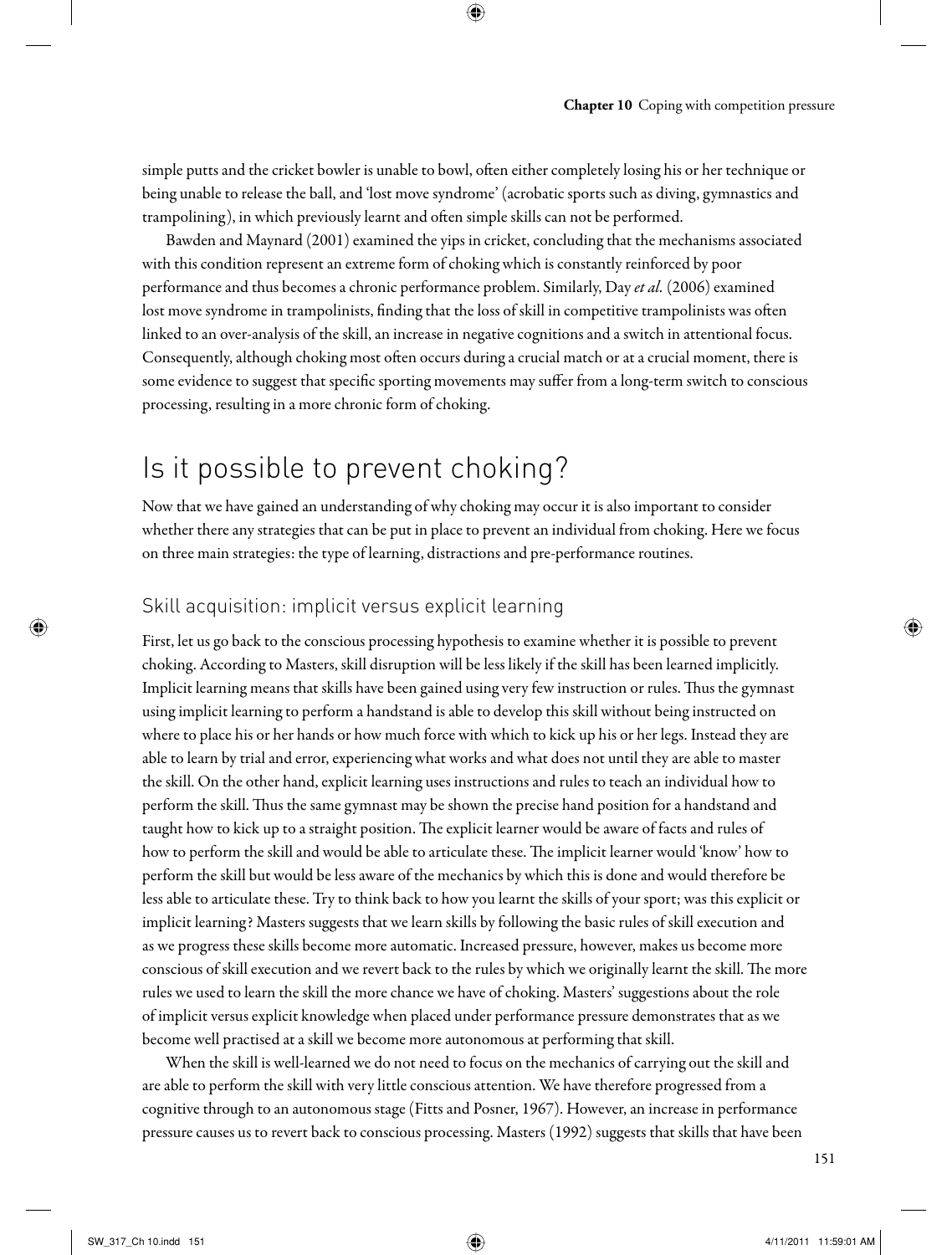learned implicitly will be more robust under pressure, whereas skills that have been learned explicitly will be more vulnerable to the effects of pressure and may therefore suffer performance decrements. This is because under pressure the individual will begin to think about how he or she is executing the skill and will attempt to perform the skill with his or her explicit knowledge of its mechanics. Masters suggests that if explicit learning is minimised in the skill acquisition phases when progressing from novice to expert then the athlete will have less conscious knowledge of the rules for executing the skill and therefore will not be able to reinvest this knowledge when put under pressure. Consequently the athlete will be less likely to choke in high pressure situations. Further reading on this idea can be found at the end of the chapter.

⊕

#### Ironic mental processes

Research has clearly demonstrated that focusing on the skill mechanics while performing a skill is detrimental to performance, suggesting that we should encourage an athlete to adopt an external focus in all high pressured situations. However, ironic mental processing suggests that this may not be such a simple solution. Wegner (1989) suggested that controlling thought processes is often more difficult than it seems. The act of exerting mental control may occasionally cause the athlete to dwell on the very thought or action that she or he was trying to avoid. Thus the footballer who consistently misses penalty kicks may try not to dwell on previous performance mistakes, yet find himself inextricably obsessed with the possibility that the next penalty may also be missed. Thus the term 'ironic mental processes' refers to the tendency to feel, act and think in a way that is opposite to the intended direction of emotion, behaviour and cognition. This means that telling our footballer not to concentrate on the position of his foot when taking a penalty may lead to an increased focus on the very thought that he was trying to avoid. Further suggested reading on this process can be found at the end of the chapter.

### Reducing choking: distractions and pre-performance routines

Within choking studies, researchers have generally found that using a dual task reduces the likelihood of self-focusing and improves performance under pressure. Such tasks have included random alphabet letter generation every 6 seconds ( Jackson *et al.*, 2006) and counting backwards in multiples of two (Lewis and Linder, 1997). Completing such tasks is proposed to distract the athlete from self-focusing by providing them with an alternative task. Given results from these studies it could be proposed that asking athletes to complete similar tasks at crucial moments of performance would limit the risk of choking. However, in actual competition it is unrealistic to expect athletes to verbalise the alphabet or count backwards.

Instead, Mesagno *et al.* (2008) suggest that using a pre-performance routine could alleviate the effects of choking. Using a ten pin bowling task, participants were trained in a pre-performance routine that involved a series of physiological, psychological and behavioural steps. This training included modifying optimal arousal levels, behavioural steps, attention control and cue words. During a high pressure condition participants improved in accuracy when using the pre-performance routine. Qualitative results also indicated that participants were able to reduce self-awareness and decrease conscious processing when using the pre-performance routine. Mesagno *et al.* (2009) published a similar experiment in which a music intervention was used instead of a pre-performance routine. Again, participants improved their performance with the use of the music intervention. These studies demonstrate that both pre-performance

152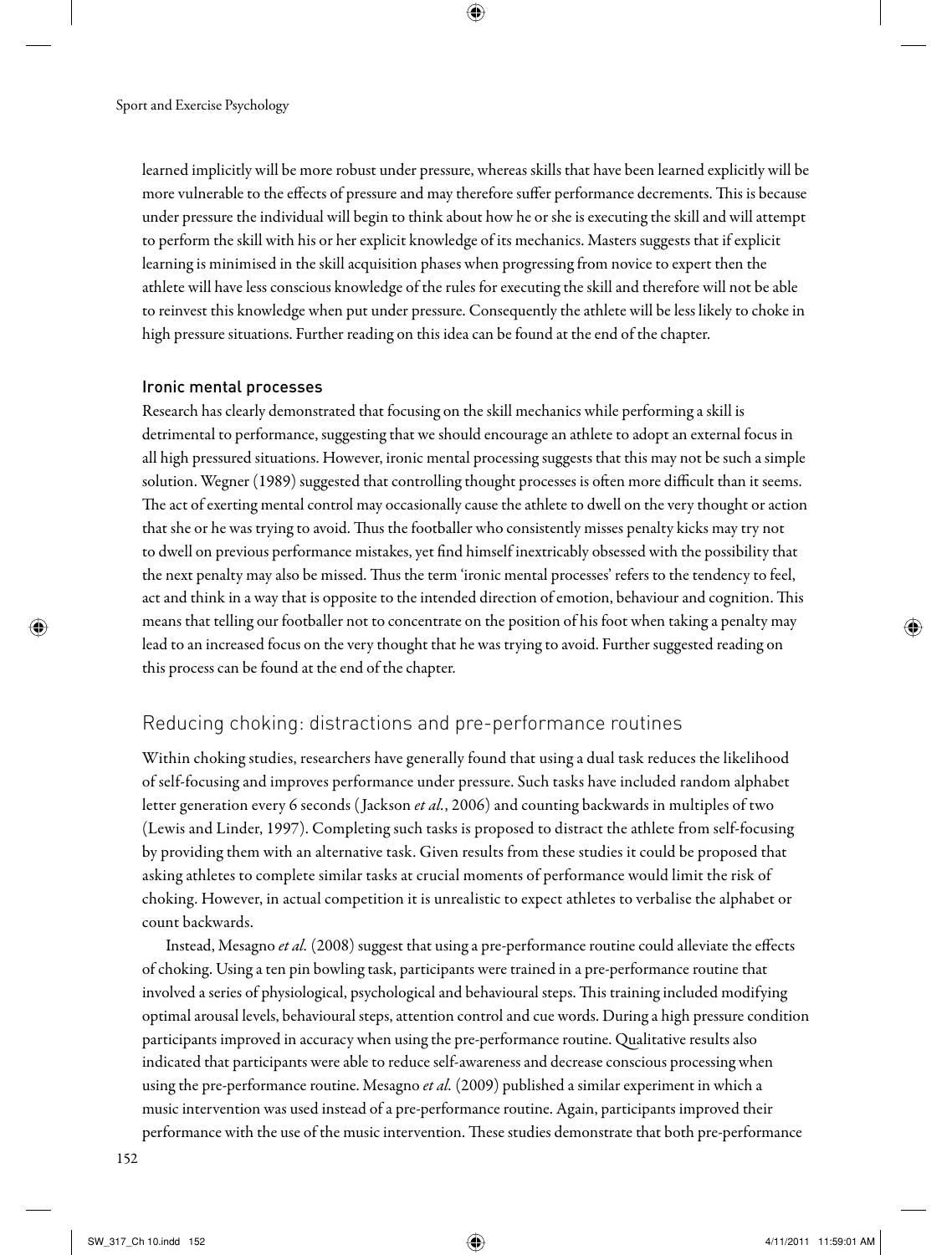routines and music can be used as intervention techniques to reduce self-focus and to minimise explicit monitoring, which may in turn reduce the likelihood of choking.

⊕

### Chapter Review

At the start of this chapter we defined the term choking under pressure (Learning Objective 1) categorising it using two main factors: the occurrence of inferior performance and the striving of the individual to achieve a personally significant goal. We also outlined three potential situations in which choking is most likely to occur in sport (Learning Objective 1). Following this we identified two main theoretical explanations for choking: the conscious processing hypothesis and the catastrophe theory (Learning Objective 2). We outlined that catastrophe theory explains choking by examining the relationship between cognitive anxiety and physiological arousal. In contrast, the conscious processing hypothesis posits that choking is caused by an increase in performance pressure that may cause the individual to revert to consciously monitoring their movements while performing the skill. We discussed two approaches to the role of dispositional levels of selfconsciousness in choking (Learning Objective 3). After reviewing the research evidence we acknowledged that although Baumeister's experiments indicated that low self-conscious individuals will be more likely to choke, the sport psychology literature has shown more support for Masters' proposal that high self-conscious individuals will be more susceptible to choking. Finally, we examined how we might be able to prevent choking under pressure. In discussing this we outlined what is meant by ironic mental processes and explicit learning and why these may cause difficulties for an individual who is choking under pressure (Learning Objective 4). Nevertheless we were able to identify potential strategies for reducing the likelihood of choking in sport such as pre-performance routines and the use of music (Learning Objective 5).

## Learning Activity 10.4 Test your understanding

- 1. Explain what is meant by the term choking under pressure and identify when this is most likely to occur in sport.
- 2. Outline why choking occurs in sport using two theoretical perspectives.
- 3. Identify why some individuals may be more susceptible to choking than others.
- 4. Outline possible methods of reducing the likelihood of choking and identify possible barriers to their effectiveness.

## Further Reading

Janelle, CM (1999) Ironic mental processes in sport: Implications for sport psychologists. *The Sport Psychologist*, 13: 201–220.

This paper provides a clear outline of theory on ironic mental processes in sport.